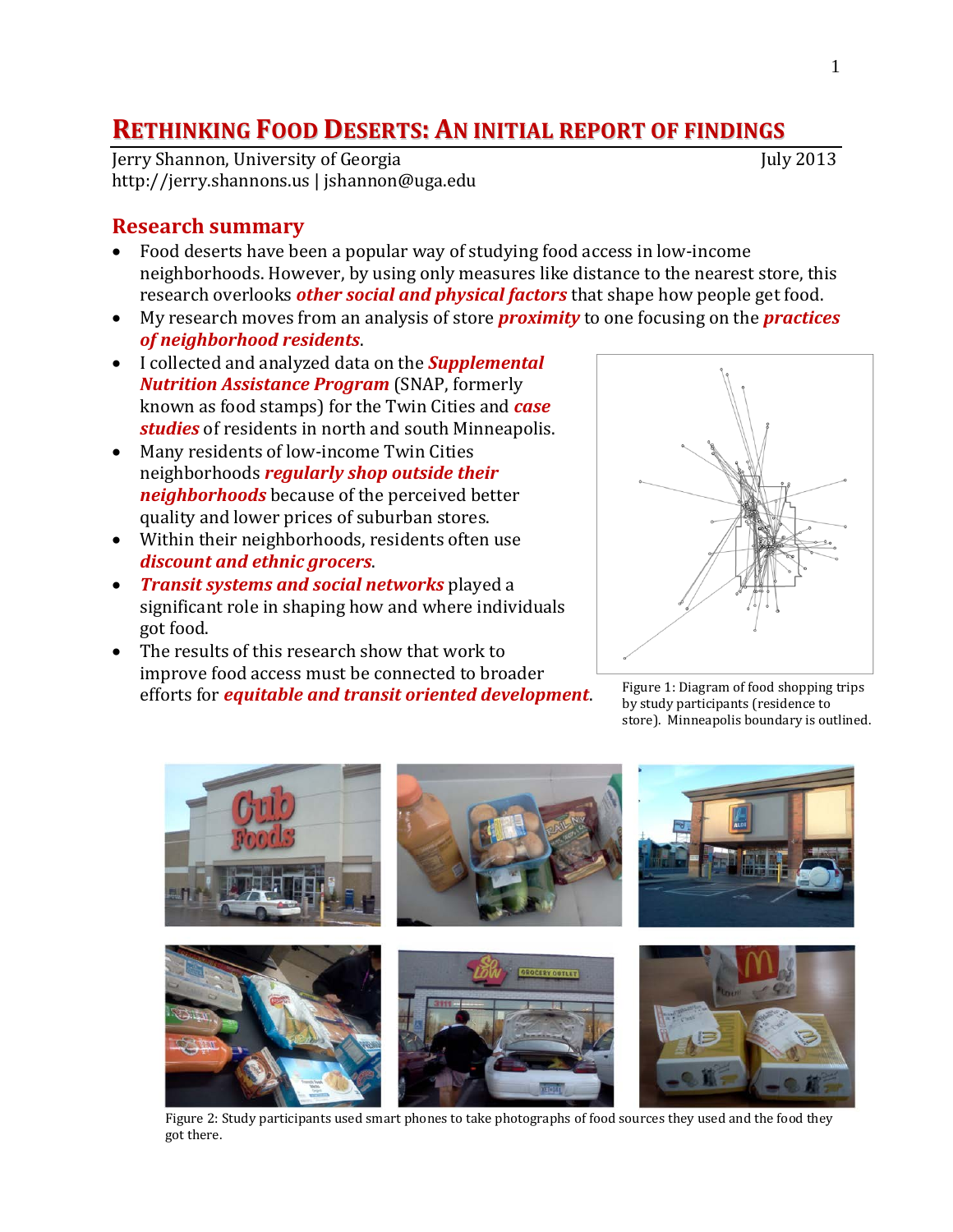#### **Context: From proximity to practice**

Food deserts can be broadly defined as low-income neighborhoods where culturally relevant, healthy foods are unavailable, overly expensive, or of poor quality. Over the last decade, researchers have intensively studied the link between food deserts and health outcomes, since corner stores or fast food restaurants in these areas lack healthy food options. Food deserts are usually identified by measuring the distances to/density of food retailers in low-income neighborhoods. The U.S. Department of Agriculture (USDA), for example, combines rates of poverty with the distance to the nearest supermarket to determine which census tracts can be characterized as low income and low access.[1](#page-5-0) This research has garnered significant media attention and political action, including the Healthy Food Financing Initiative, a \$400 million dollar proposal by the Obama Administration to improve food access in vulnerable areas largely by creating new stores.

Recent research has questioned the validity of food deserts as a concept, finding little link between neighborhood store types and rates of obesity (Kolata, 2012; Lee, 2012). Neighborhood residents often shop for food beyond their residential neighborhood (Ledoux & Vojnovic, 2012). My research extends this work by moving from measures of store *proximity* to an alternative focus on the food procurement *practices* of neighborhood residents. This provides better insight on the ways people actually go about getting their food. My approach thus moves away from a "if you build it, they will come" model of improving food access to identifying the social, economic, and physical factors that shape how and where people get food.

#### **Data and methods**

 $\overline{a}$ 

This research had two main sections. First, I analyzed data from the Supplemental Nutrition Assistance Program (SNAP, formerly known as food stamps) for fiscal year 2010 in the seven county Twin Cities metropolitan area. This data was collected at the zip code level from both the USDA and the Minnesota Department of Human Services. To analyze how this program operates at a neighborhood scale, I used a technique called dasymetric mapping to create detailed estimates SNAP benefit distribution to clients and store redemptions. While it is currently impossible to track where clients living in a particular area use their benefits, it is possible to compare the benefit dollars distributed to area residents to those spent at area food stores. Figure 3 shows estimated benefits for Minneapolis and St. Paul, including eight areas with high concentrations of SNAP clients.

Second, I conducted a case study with low-income residents of south and north Minneapolis (38 total, 20 in S. Minneapolis and 18 in N. Minneapolis) from Nov. 2012 through April 2013. I interviewed study participants about their food shopping, and they kept track of the daily trips they made and the food they got during a five day study period. Participants were given GPS enabled smart phones that tracked their daily movement and that they used to take pictures during their food shopping. I used my interviews with these participants and data on their shopping trips to better understand the factors shaping their decisions about how and where to get food.

<sup>1</sup> This tool is available at http://www.ers.usda.gov/data-products/food-access-research-atlas/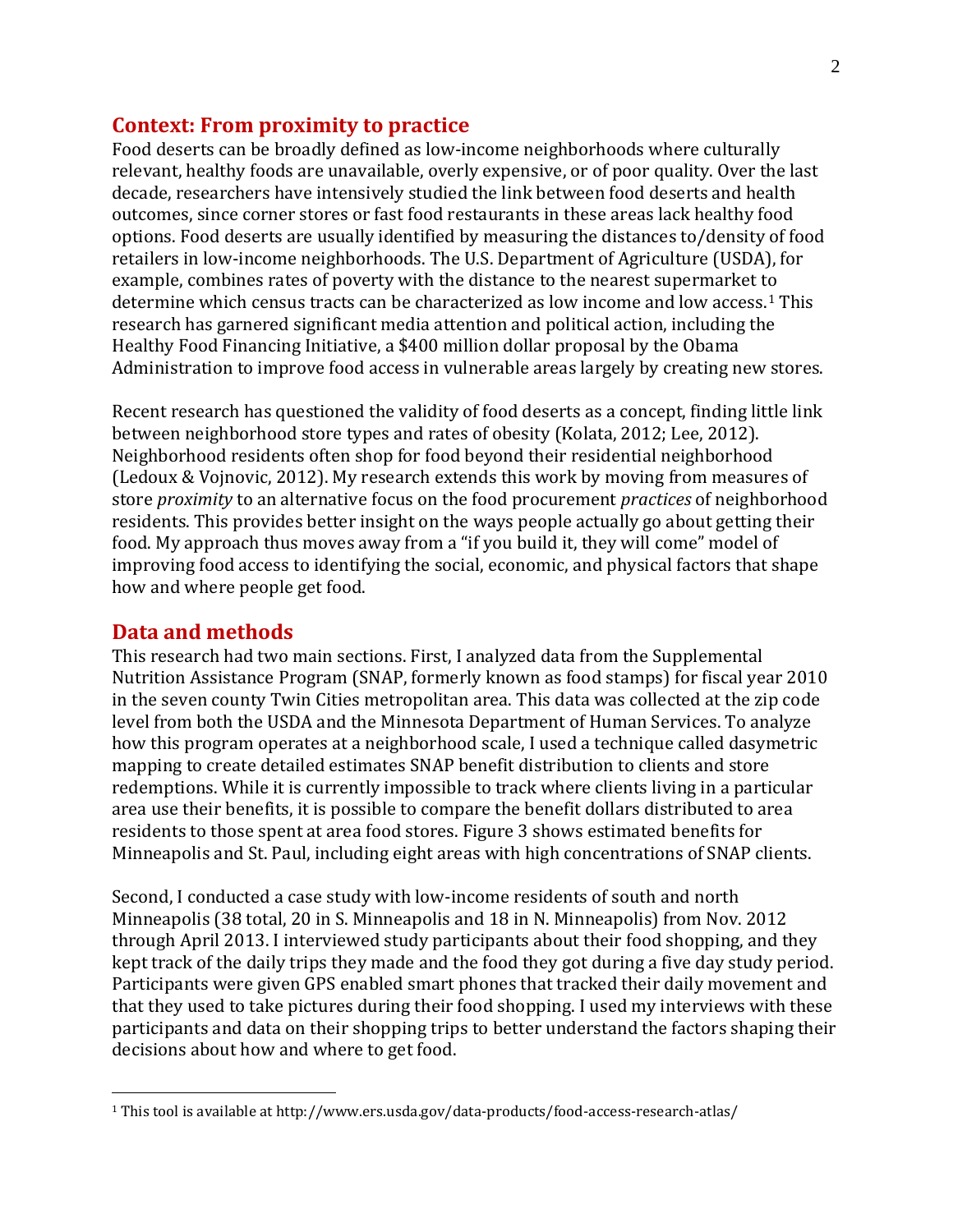

Figure 3: SNAP benefit distribution and redemption for Minneapolis and St. Paul. Green squares show benefits received. Circle size and color show value of benefits received and store type, respectively. Orange outlines show the eight study areas, which are numbered (see figure 4).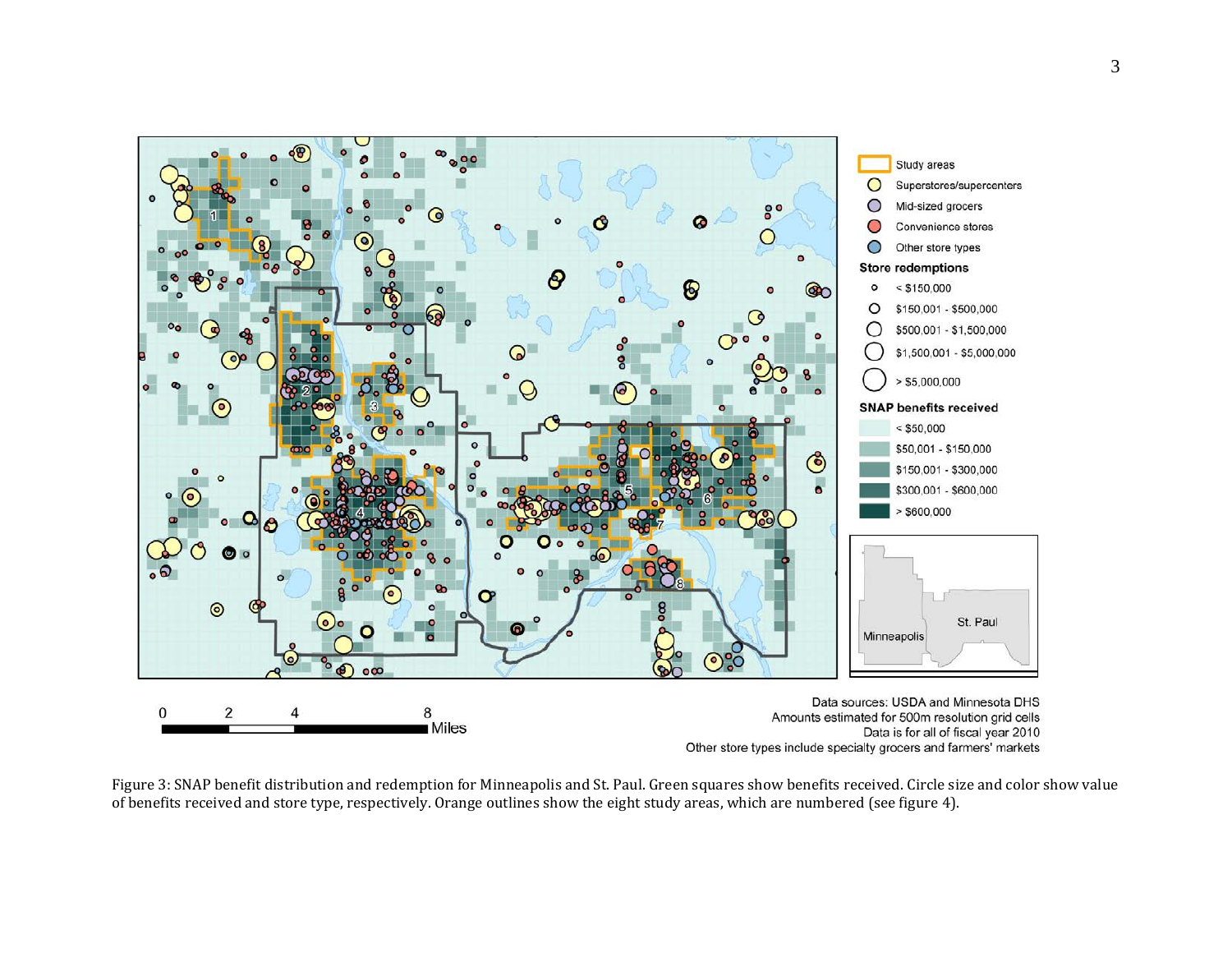

Figure 4: SNAP benefit distribution and redemption totals for study areas shown in figure 2. Totals are for fiscal year 2010.

|                         |               | Supermarkets/                    |  |                  |  | Convenience                                                              |  |                |         |                |  |                          |    |
|-------------------------|---------------|----------------------------------|--|------------------|--|--------------------------------------------------------------------------|--|----------------|---------|----------------|--|--------------------------|----|
|                         |               | supercenters                     |  | Midsized grocers |  | stores                                                                   |  | Other*         |         | Sustainable    |  | Ethnic                   |    |
|                         |               |                                  |  |                  |  |                                                                          |  | l Benefit      |         | l Benefit      |  |                          |    |
|                         | Total         | Benefit amt.                     |  |                  |  | Pct.   Benefit amt.   Pct.   Benefit amt.   Pct.   amt.                  |  |                |         | IPct. lamt.    |  | Pct.  Benefit amt.  Pct. |    |
| Study areas             | 86,875,442    |                                  |  |                  |  | 44,070,332   51%   \$26,666,789   31%   \$13,180,338   15%   \$2,957,983 |  |                | $3%$ \$ | 502,099        |  | 1%   \$28,993,805   33%  |    |
| <b>IAII</b> other areas | \$245,544,927 | $$221,635,758  90\%  $9,641,044$ |  |                  |  | 4% \$ 9,765,685                                                          |  | 4% \$4,502,440 |         | 2% \$1,126,727 |  | 0% \$7,790,426           | 3% |

Table 1: Total SNAP redemptions by store type in the eight study areas (combined) and the rest of the Twin Cities, fiscal year 2010.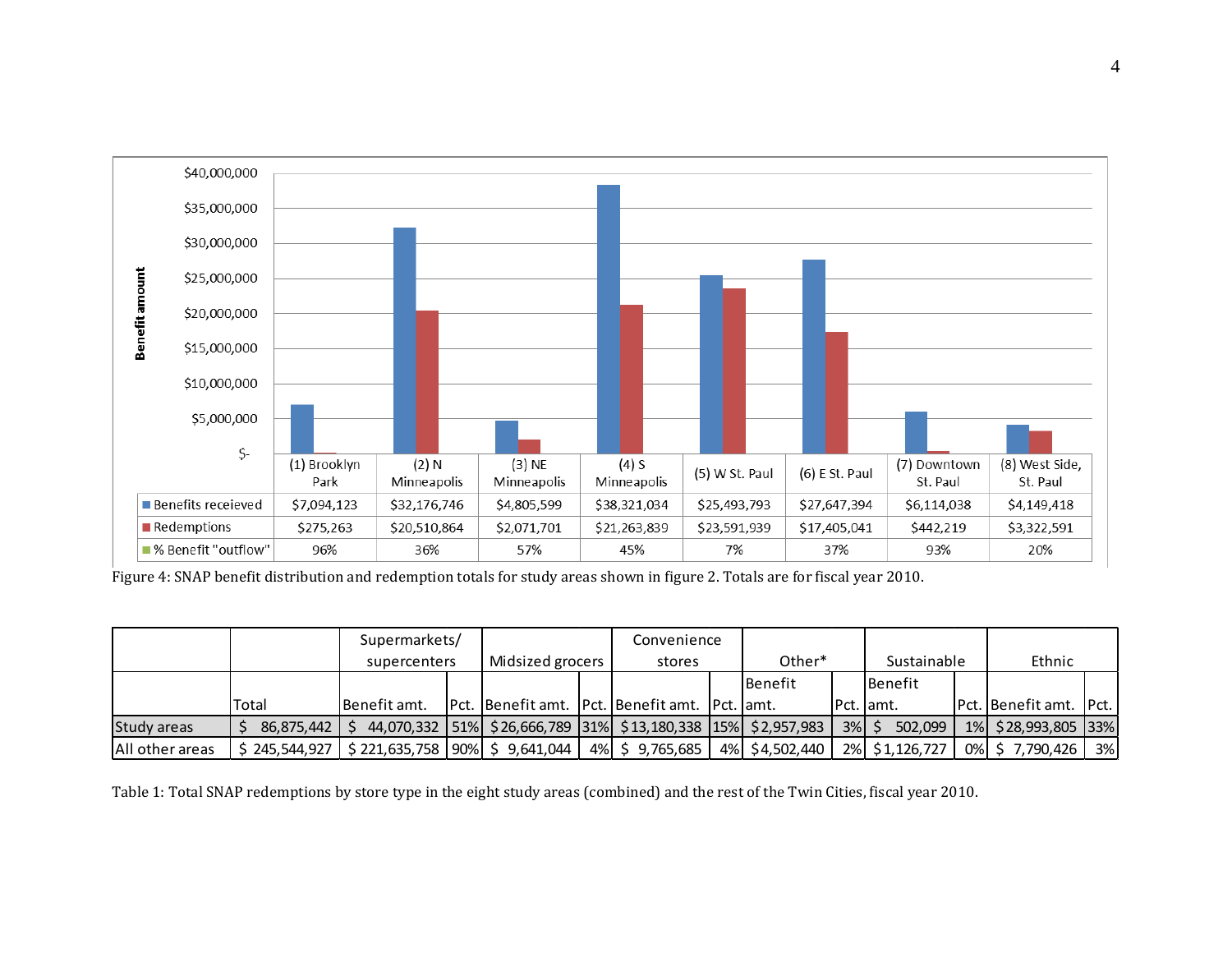## **Initial Findings**

## *#1: Most low-income, urban communities have a net "outflow" of SNAP benefits, most often to suburban areas*

This study identified eight areas with a high concentration of SNAP clients (figure 3). In each of those areas, benefit distribution to clients was significantly higher than benefit redemptions at area stores (figure 3). This net "outflow" of SNAP dollars indicates that SNAP clients often use their benefits at stores outside their immediate residential neighborhood. This is true even in neighborhoods like north Minneapolis and east St. Paul that have major supermarkets within their boundaries. Data from study participants also confirms this trend, with the average food shopping trip being 3 miles or more in length,

even longer for trips to supermarkets (table 1). While access to a vehicle had a small effect on trip length, those without a car often travelled a mile or more to get food, either sharing a car with others or using public transit.

#### *#2: Study participants used a wide variety of food sources—not just one particular store*

The 217 shopping trips logged by participants in this study used 153 different food sources. The majority of these were to groceries of various kinds, though fast food, restaurants, food shelves, and meals with friends and family were also recorded (Table 2). Participants made trade-offs between these food sources based on prices, location, and the availability of particular food items. There was rarely one single store that participants said they liked best.

#### *#3 Supermarkets and big box stores play the largest role in providing food for SNAP clients, but stores in lowincome neighborhoods are often seen negatively.*

In the eight high poverty areas where SNAP benefit usage was analyzed, 51% of  $\frac{1}{2}$  benefits were spent at superstore s and  $\frac{1}{2}$  able 2: Summary of data from the food shopping trips of

|                 |                       |                                                       | N. Mpls S. Mpls |                                 |         |
|-----------------|-----------------------|-------------------------------------------------------|-----------------|---------------------------------|---------|
|                 | # of people           |                                                       | 18              |                                 | 20      |
|                 | Avg. monthly income   | \$                                                    | 895             |                                 | \$1,363 |
|                 |                       |                                                       |                 |                                 |         |
| <b>Trips</b>    | <b>Total</b>          |                                                       | 98              |                                 | 119     |
|                 | Supermarket           |                                                       | 37              |                                 | 25      |
|                 | Mid-sized grocer      |                                                       | 12              |                                 | 16      |
|                 | Convenience           |                                                       | 14              |                                 | 23      |
|                 | Fast food             |                                                       | 16              |                                 | 28      |
|                 | Restaurant            |                                                       | 5               |                                 | 13      |
|                 | Other                 |                                                       | 14              |                                 | 14      |
|                 |                       |                                                       |                 |                                 |         |
| Cost            | Total                 |                                                       | \$ 2,519        | \$2,701                         |         |
|                 | Supermarket           |                                                       | \$1,297         | \$1,254                         |         |
|                 | Mid-sized grocer      | \$                                                    | 877             | \$                              | 726     |
|                 | Convenience           | $\overline{\underline{\underline{\underline{\zeta}}}$ | 109             | \$                              | 199     |
|                 | Fast food             |                                                       | 143             | $\frac{1}{2}$                   | 261     |
|                 | Restaurant            | $rac{5}{5}$                                           | 92              | \$                              | 169     |
|                 | Other                 |                                                       |                 | $\overline{\boldsymbol{\zeta}}$ | 69      |
|                 |                       |                                                       |                 |                                 |         |
| <b>Distance</b> | Average for all trips |                                                       | 3.6             |                                 | 2.8     |
| (miles)         | Supermarket           |                                                       | 4.1             |                                 | 3.8     |
|                 | Mid-sized grocer      |                                                       | 1.6             |                                 | 1.5     |
|                 | Convenience           |                                                       | 3.4             |                                 | 0.6     |
|                 | Fast food             |                                                       | 5.8             |                                 | 2.8     |
|                 | Restaurant            |                                                       | 5.2             |                                 | 4.6     |
|                 | Other                 |                                                       | 1.3             |                                 | 4.0     |

case study participants by neighborhood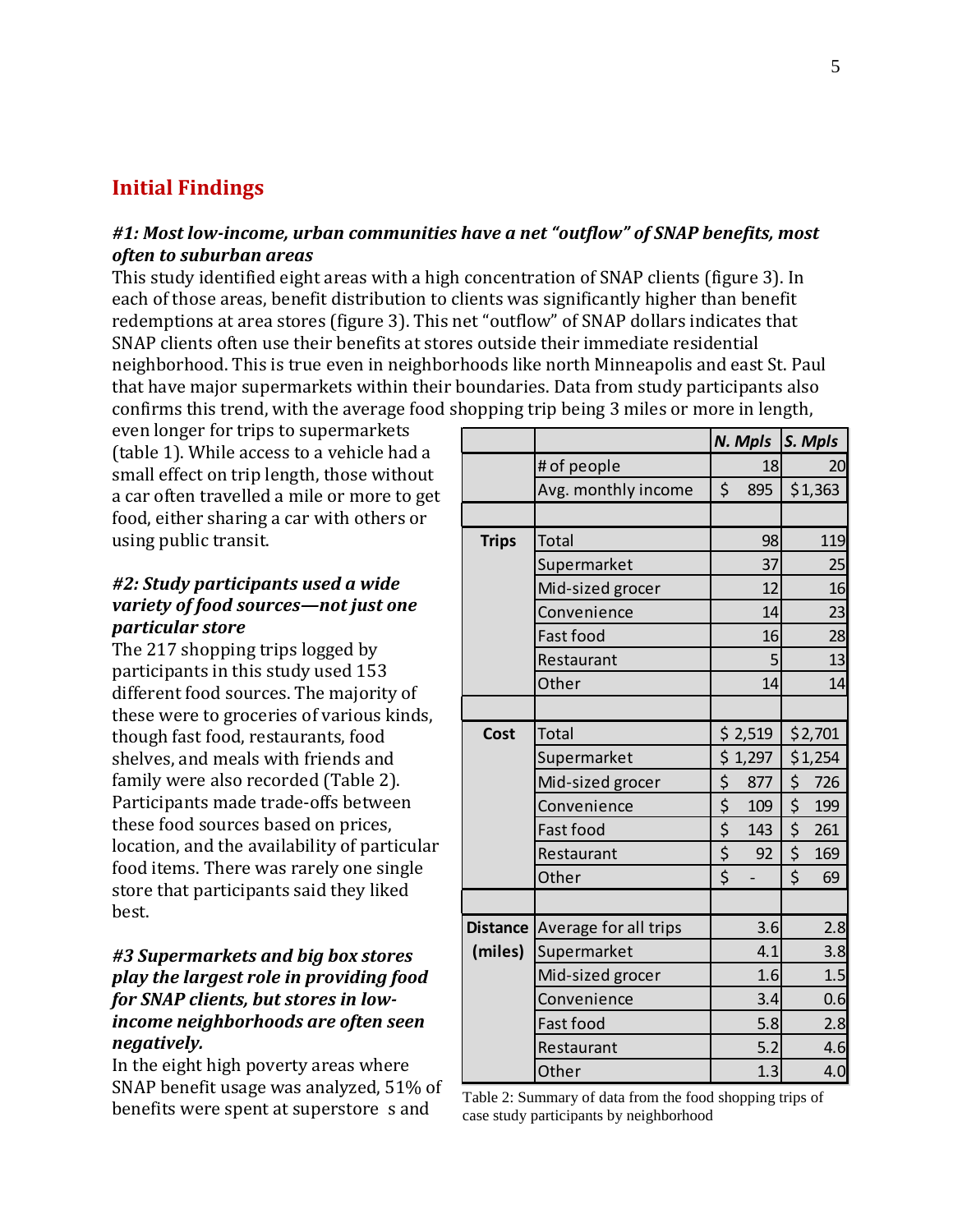supercenters (table 1). This is in stark contrast with other, largely suburban areas, where 90% of benefits were spent at these stores. In both cases, SNAP clients most often shopped at these large retailers (e.g., Cub Foods, Rainbow, SuperTarget, WalMart), but in the study areas these stores had a significantly smaller role. This difference is at least partly explained through interviews with study participants, in which they consistently complained about the higher prices, lower food quality, and generally poor customer service they experienced at stores in their neighborhoods. While they still spent more money at supermarkets than any other store type (table 2), these participants often went to suburban supermarkets, which they saw as having better quality and lower prices. Trips to supermarkets were consistently *longer* than the average of all food trips (table 2), illustrating this point.

#### *#4: Discount grocers, such as Aldi, are often used due to their lower prices, but many participants also had concerns about the quality of food at these stores.*

"Mid-sized markets," a category that includes discount markets, ethnic grocers, and food co-operatives, took in a much larger percentage of SNAP dollars in low-income neighborhoods than they did in the Twin Cities metro as a whole—31% in SNAP study areas compared to just 4% elsewhere (table 1). Discount markets—Aldi and, in north Minneapolis, So Low Foods—played a key role in this trend. Many case study participants reported using these stores as food options in their neighborhood because of their low

prices and convenience. The trip distance to these stores was significantly *lower* than the average for all shopping trips, showing that participants often used stores that were close to home. However, some refused to shop at these stores due to poor food quality. Instead, these participants found other ways of stretching their dollars, including using coupons or

"No, no. Absolutely not. My health is more important than anything else, and if they're telling me it's outdated stuff, if I eat too much outdated stuff, pretty soon I might become outdated."

-One participant on whether he shops at the discount grocer in his neighborhood

shopping at a mix of stores based on sale prices.

## *#5: Ethnic retailers were also often used by study participants for specific food items, but seldom as a primary food source.*

<span id="page-5-0"></span>Ethnic retailers also played a large role in participants' food shopping, accounting for 28% of SNAP benefits spent in the eight study areas. This included both groceries—stores with a significant amount of produce and/or meat—and smaller stores. Case study data showed that these stores were used by both immigrant and non-immigrant groups. Hmong and Latino study participants went to these stores for specialized ingredients such as produce and prepared foods. These stores were also used by non-immigrant study participants for their fresher quality meats and expanded selection of items such as noodles or bread. The generally higher prices and lower overall selection of these stores usually meant that these stores were "fill in" shopping for participants, after staples had already been purchased at supermarkets or discount grocers.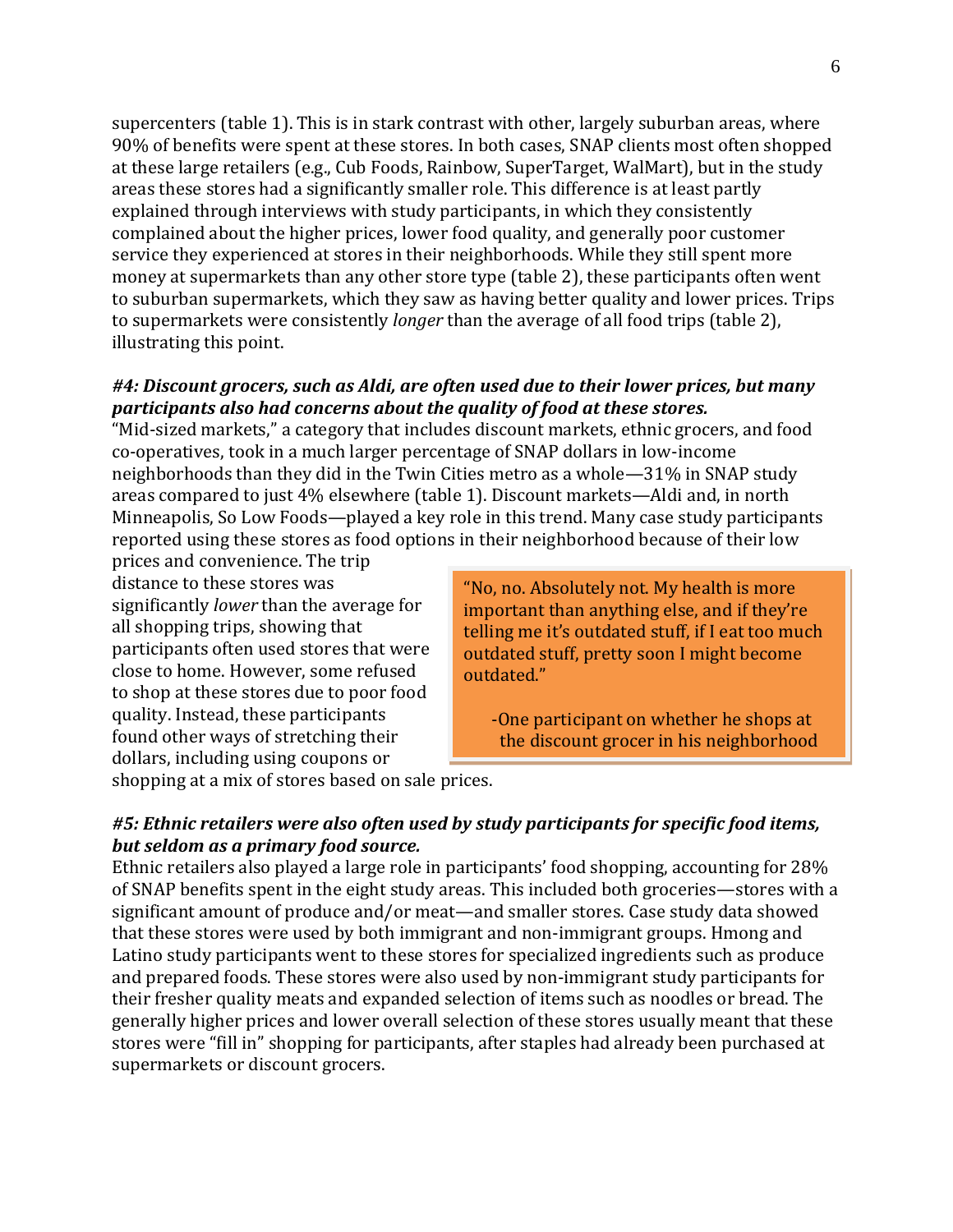#### *#6: Local and sustainable food sources, such as food cooperatives and farmers' markets, play a minor role in low-income communities and are largely seen as too expensive and inconvenient.*

Sustainable food sources received a very low percentage of SNAP benefits. On a per store average, food cooperatives in the Twin Cities had average redemptions only slightly less than other small groceries of similar size. Interviews with study participants found that many found these stores too expensive, and many participants said they did not fit in culturally with other customers at these stores. Participants also seldom described using farmers' markets in their neighborhoods, though they said that the higher quality and lower prices of these markets were desirable. The limited hours and difficulty getting to these markets were main barriers. Several participants did describe using the downtown Minneapolis Farmers' Market due to its expanded hours and location at a transit hub.

## *#7 Decisions about how and where to shop are often shaped by social networks and available transit options.*

Study participants who lacked a car did not necessarily shop close to home. They often asked for rides or borrowed vehicles from friends or family, sometimes bartering services like childcare in return. Those who used public transit for their food shopping prioritized a direct route over distance. Instead of shopping at the grocery closest to their house,

participants would take the route that resulted in the least amount of walking or bus transfers, making the carrying of groceries an easier task. Children or friends were sometimes included on shopping trips to help carry groceries home. Even for those with a car, the costs of gas and repairs sometimes meant having to rely on others to help with

"To go to Northpoint, I got a ride because I was talking to my neighbor down the street and I said, 'Don't you want to go to the food shelf?' And she was like, 'Yeah, I think I do.' So we just jumped in her car and went to the food shelf."

shopping trips. Participants also had a network of secondary "homes"—those of extended family members, partners, or friends where they spent significant amounts of time and purchased food.

# **Implications**

#### *Proximity based measures do a poor job of showing food access*

Most current research on food deserts and food access use distance to the nearest store as a measure of food access. However, both the SNAP data and case study sections of my project show that people often choose not to shop at the stores closest to their homes, especially in the case of supermarkets. While distance based measures may highlight real discrepancies in the types of stores available across different neighborhoods, many other factors also contribute into people's decisions about how and where to get food. Future research on food access should take these factors into account.

#### *Opening new supermarkets isn't enough*

Many cities, such as Chicago, Philadelphia, and New York City, have programs in place meant to lure large food retailers into low-access neighborhoods. Yet the data from this study shows that while people may make use of these supermarkets, many still end up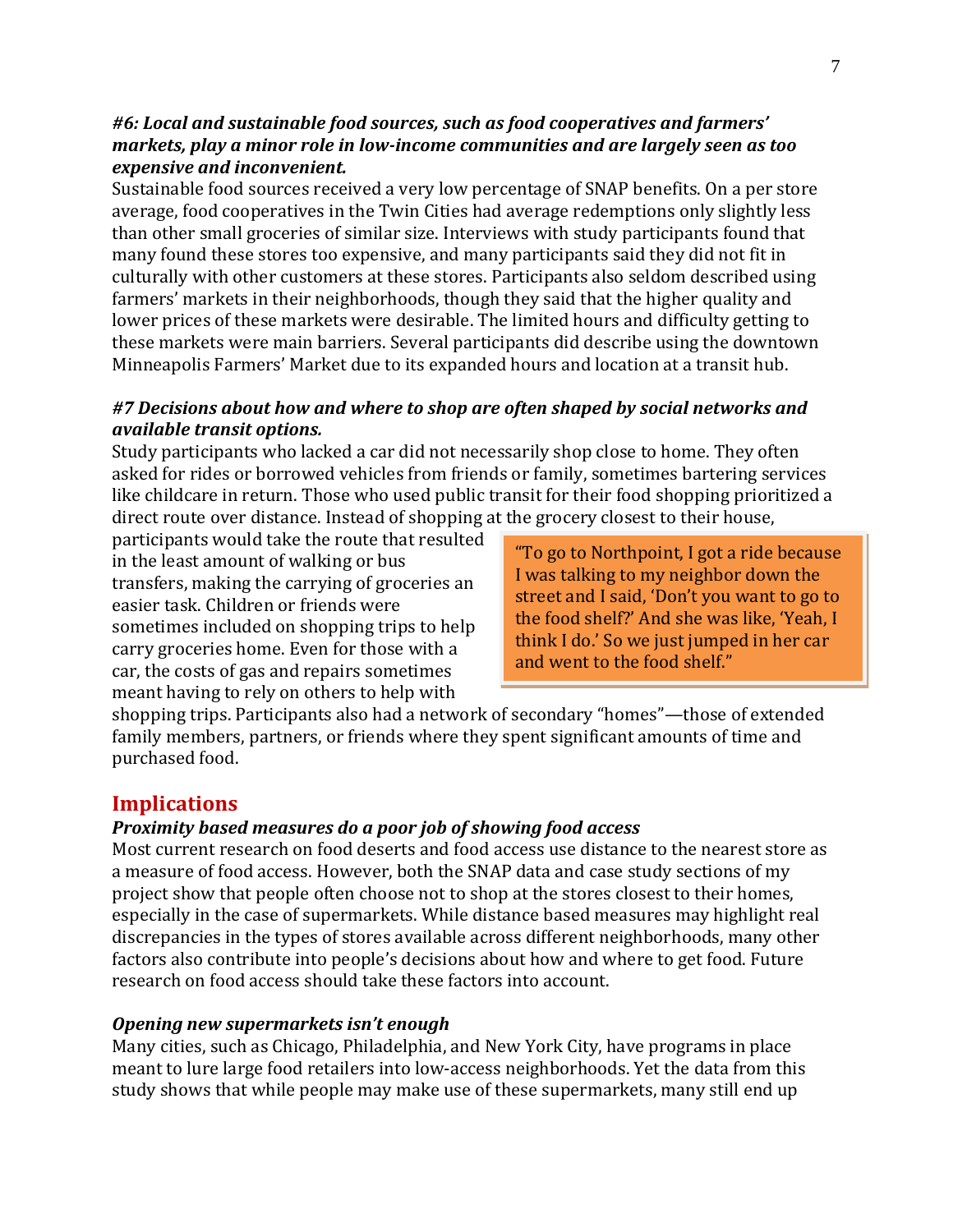getting their food outside their neighborhoods. Residents often see these local stores as poorly run or overly expensive, find other stores more accessible via transit or car sharing, or shop near the homes of friends and family in what they see as better neighborhoods. Ensuring that large stores offer the same prices and food options across neighborhoods is one suggestion provided by this research. A focus on equitable and transit focused development may also provide a more holistic framework for addressing food access and the factors that shape it.

## *Food and transit are closely linked*

While much research has focused on how to get healthy foods into low income neighborhoods, relatively little attention has been paid to how people get to sources of healthy foods. However, participants in this study often voiced frustration at how difficult it was to use public transit when shopping for food, even in their own neighborhoods. Many study participants used food options in downtown Minneapolis, including Target and the Minneapolis Farmers' Market, because the major transit hub located in these places makes them convenient stops. In the case of farmers' markets, creating multiple small sites may do less to improve access than finding ways to locate larger markets near transit centers. Similarly, designing transit systems that improve ease of access to major food sources may also make using these sources less time consuming for neighborhood residents.

# **Next steps for this research project**

In the coming months, I will continue to analyze this study data and consider options for follow-up studies. This includes the following:

- Continuing to investigate how gender, ethnicity, and neighborhood differences among study participants may contribute to different patterns of food access.
- Analyze how the use of SNAP benefits have changed over time, especially when new food stores open in low-income neighborhoods.
- Compare the use of SNAP benefits across cities to see how different transit systems or urban forms matter to the ways people use their benefits.
- Use transportation surveys to look specifically at the mobility patterns of neighborhood residents as they relate to food shopping.

# **Acknowledgements**

This project was completed as part of my doctoral program in the Department of Geography, Environment and Society at the University of Minnesota. A Doctoral Dissertation Research Improvement grant from the National Science Foundation (award 1203612) provided financial support, as did multiple fellowships from the University of Minnesota. I received research assistance and interviewing space through the University Research and Outreach Center (UROC) at Minnesota. Several community groups aided in publicizing my study and providing input on the research itself. These included HCMC, Asian Media Access, Learning in Style, North Point Health and Wellness Center, CLUES, Hmong American Partnership, and the Hmong American Mutual Assistance Association. Lastly, I am grateful to my research assistants, who assisted with the "grunt work" of this project: Kevin Karner, Aaron Keniski, Pa Houa Moua, and Leslie Ashton.